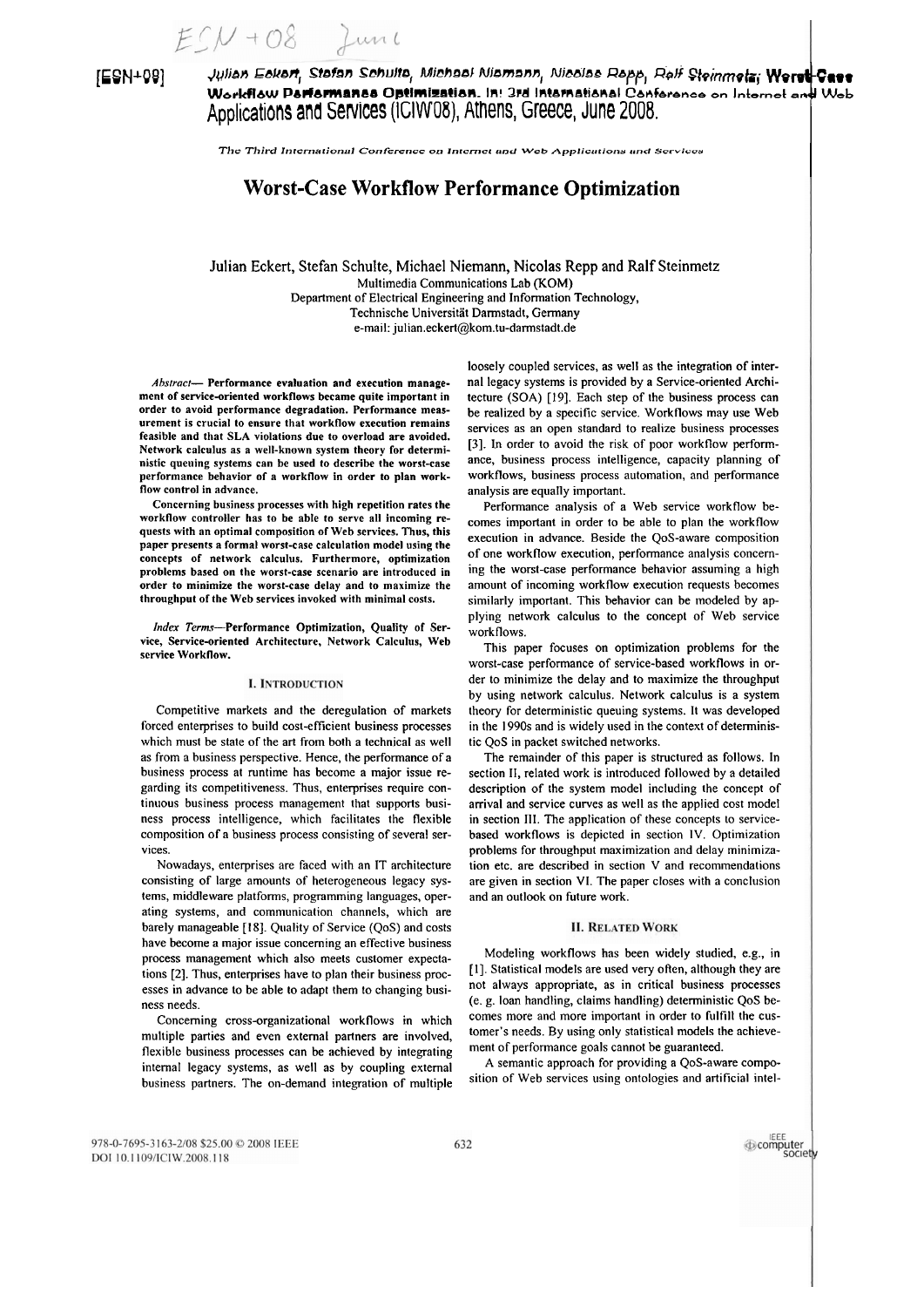ligence planners can be found in [16]. The QoS-aware composition of services to a composite service or a workflow is described in [8] with a genetic algorithm-based heuristic approach. The work of Berbner et al. [4], **[5],** [6] focuses on the execution and the optimization of one workflow and describes a heuristic-based detailed workflow execution approach based on Web services which enables the selection of specific Web services at runtime as well as replanning mechanisms. A method that uses a predictive QoS model to compute the QoS for workflows in terms of performance, cost and reliability is shown in [9]. The question arises what happens if multiple workflow execution requests arrive at the workflow controller. 1s the workflow controller able to handle all incoming requests? The analysis of the average performance behavior of Web service workflows in a scenario with multiple execution requests in a specific time period by using the concept of queuing theory is shown in [12]. This approach facilitates the optimization of the utilization of the invoked Web services in a workflow considering a volume rate cost model. Beside the average execution behavior of QoS-aware Web service workflows, a worstcase consideration by adapting results from the network calculus to Web service workflows is shown in [I I].

### **III. SYSTEM MODEL**

The considered scenario consists of many workflow requestors that Want to execute a specific workflow in a specific time period. The intermediary, who acts as a workflow controller has to combine several Web services to form a workflow. This composed workflow has to be able to serve all incoming requests within a specific time period at good performance properties. The workflow consists of **m** different tasks which have to be executed sequentially. For each task **i,** the workflow controller has to choose a Web service which fulfills the required functionality out of  $j=1,...,n$ available Web services per task **i.** All of these Web services are able to fulfill the required functionality of task *i*. The workflow controller has to create an execution plan for the optimal utilization of Web services in order to, e. g., increase the throughput and to minimize the costs for the Web service usage. It has to select the most efficient Web services for the execution of the workflow requests in order to achieve a flexible and QoS-aware workflow composition. Furthermore the Web services are invoked sequentially.

Hereby, the selection process of Web services of the workflow controller consists of two steps. On the one hand the workflow controller has to select the services which fulfill the required functionality of the specific task of the process. On the other hand non-functional properties such as QoS or costs have to be considered as well in order to optimize the overall performance properties of a workflow.

Usually non-functional properties are described in the Service Level Agreements (SLAs), defined in RFC 3198 [20], which represent bilateral contracts between a service provider and a service consumer. In the SLAs service properties, such as availability, performance, or pricing information and other contract information, are included. Assuming

that a variety of services fulfill the required functionality for the execution of one task, the non-functional properties play an important role in their differentiation.

In critical business processes the strict maintenance of non-functional requirements such as, e. g, throughput and cost becomes more and more important. A further performance analysis requires a description of the performance of each service, a description of the behavior of the arrivals of the workflow execution requests as well as an adequate cost model for the service usage.

# **A. Arrival** curves

Arrival curves, which constrain the arrival process, can be used to describe the behavior of the incoming requests for a workflow execution.

### Definition 1 [Arrival curve]

Given a wide-sense increasing function  $\alpha$  defined for  $t \ge 0$ , we say that a flow R is constrained by  $\alpha$  if and only if for all  $s \leq t$ :

$$
R(t) - R(s) \le \alpha(t - s) \tag{1}
$$

We define that R has  $\alpha$  as an arrival curve, or also that R is  $\alpha$ -smooth. In this context several arrival curves can be assumed. The Token Bucket arrival curve is appropriate as it captures the incoming request arrivals as shown by equation (2). The maximum size of bulk arrivals can be modeled as well as the sustained service rate. At the beginning of a planning period several requests already exist (bulk) and the subsequent execution requests arrive with a constant rate  $r_a$ .

$$
a(t) = b + r_a t \quad \text{for } t > 0 \tag{2}
$$

# B. Service Curves

The relevant parameters used to describe a Web service include the response time and the rate at which requests can be served. Therefore, the latency-rate (LR) service curve [7], [17] is well-suited to describe the performance of a Web service. A service curve is defined as follows.

# Definition 2 [Service curve].

Consider a system  $S$  and a flow through  $S$  with input function R and output function  $R^0$ . We say S offers a service curve  $\beta$  to the flow, if and only if  $\beta$  is wide-sense increasing and  $R^0 \ge R \otimes \beta$  for all  $t \ge 0$ .

The operator  $\otimes$  represents the convolution which is specified in more detail in [7]. In general, a service curve  $\beta$ as shown in Fig. I has a specific arrival rate **r** and may have a latency I.

A latency-rate service curve of a Web service can be described analytically by equation (3). The rate at which requests are served is denoted by **r** and the time needed for initialization is defined by I.

$$
\beta(t) = r(t - l) \quad ; \beta(t) = 0 \quad t < l \tag{3}
$$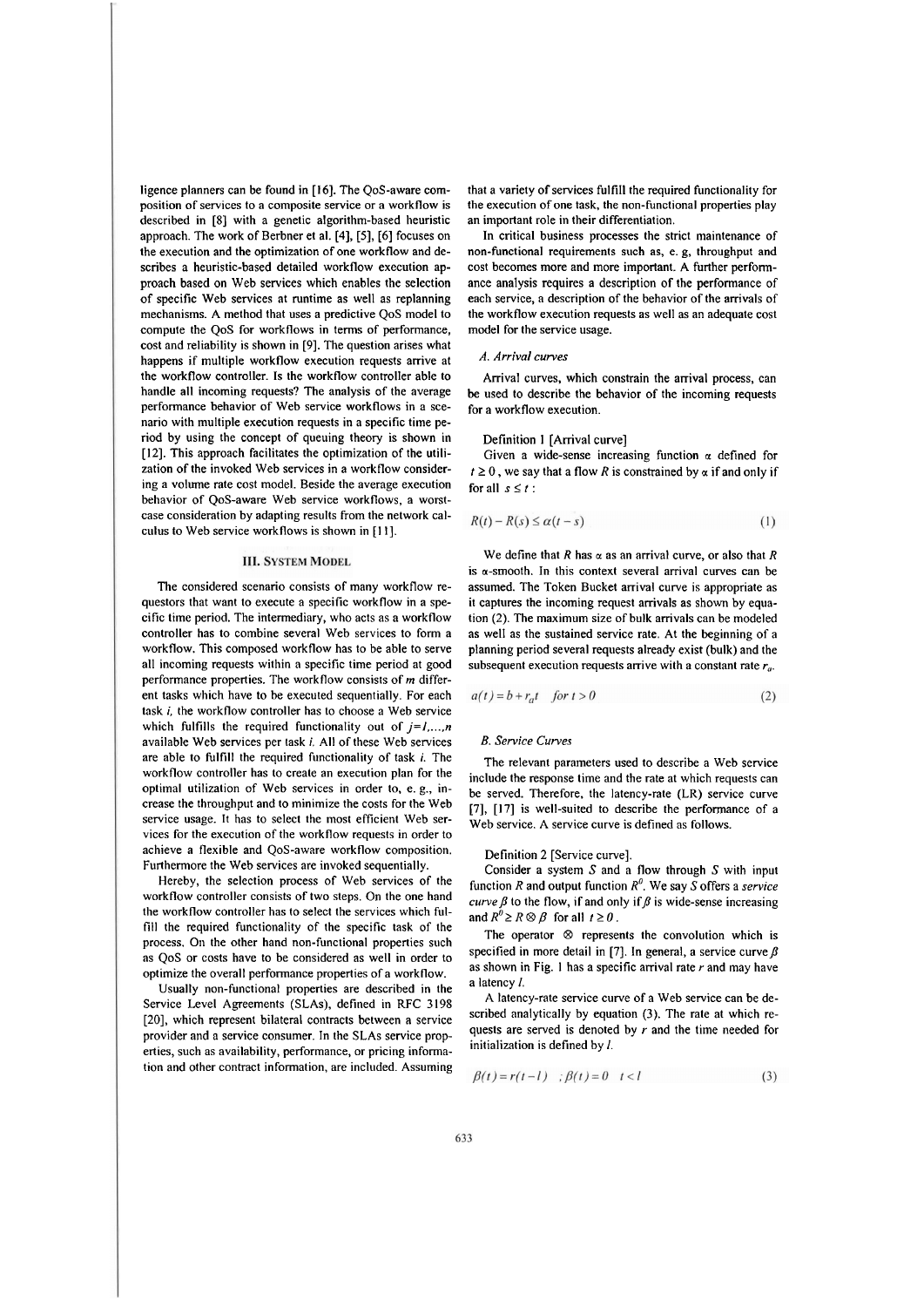It can be stated that the invocation of Web services usually implies a dedicated latency before requests can be executed. The latency performance of SOAP implementations is depicted in more detail in [IO].



*Fig. I. Service ciirve* 

# C. Cost model for Web services

The pricing and accounting information are usually described in the SLAs of the services. The pay-per-use and the flat-rate model are the most discussed pricing models for Web services in the literature, e. g. [13], [14], [15], [21]. Our further analysis is based on the pay-per-use pricing model approach with the assumption that an increasing execution rate leads to higher costs. The indices  $i$  and  $j$  represent the considered task **i** and the category j of the workflow. This implies that the smaller the response times the higher are the caused costs.

A service provider offers a Web service  $WS_{i,j}$  with a specific functionality and a specific response time  $t_{resp,i,j}$  to the service consumer. The execution rate  $r_{i,j}$  at which the requests can be served is the reciprocal of  $t_{resp.ij}$ . The Web service provider charges the service consumer a specific amount as fixed costs for the usage of the Web service and a variable portion for each Web service invocation. The broken down costs for each service invocation are denoted by  $c_{i,j}$ . The assumed cost model of this analysis is a common cost model and implies that it is the interest of the service consumer to use the most cost-efficient services in order to realize the execution of the workflow.

# **IV. APPLICATION T0 SERVICE-BASED WORKFLOWS**

In the considered System, incoming workflow execution requests may arrive in a bulk at a specific time or can arrive constantly. Our analysis assumes that at the beginning  $(t=0)$ there is a bulk of arrivals and then requests arrive with a constant rate **r.** 

Concerning a business process consisting of **m** different tasks, the workflow controller has to search for m different Web services which fulfill the required functionality of each task  $i$ . Assuming that for each task  $i$  multiple Web services  $WS_{ii}$  exist which fulfill the required functionality, the differences of these services are the latency I and the rate **r.**  Equation (4) depicts the analytical description of service curves for different Web services with different QoS properties, whereas the indices  $i$  and  $j$  denote the Web services

# of process task i and category j.

$$
\beta_{i,j}(t) = r_{i,j}(t - l_{i,j}) \quad ; t \ge l_{i,j} \tag{4}
$$

The aggregated service curve  $\beta_{w,k}(t)$  which is the convolution of the service curves of the services used in the business process can analytically also be described as shown in equation (5). The parameter w depicts the specific workflow and k the executable service composition (with  $k=1,..., o$ ).

Theoretically, for a workflow consisting of  $m$  different basic activities and  $n$  different available Web services per activity,  $o=n/m$  different workflow compositions may be possible.

$$
\beta_{w,k}(t) = r_{w,k}(t - l_{w,k}) \quad ; t \ge l_{w,k} \tag{5}
$$

with

$$
r_{w,k} = \min \{ r_{1,j}, r_{2,j}, \dots, r_{m,j} \}
$$
 (6)

$$
I_{w,k} = \sum_{i=1}^{m} I_{i,j} \tag{7}
$$

The execution rate of the aggregated service curve  $r_{w,k}$  is the minimum of all execution rates  $r_{i,j}$  (with  $i=1,...,n$ ) of the service curves of the chosen Web services (equation (6)). The latency of the aggregated service curve is the summation of all latencies  $I_{i,j}$  (with  $i=1,...,n$ ) of the chosen Web services (equation (7)) considering sequential service invocations as assumed in this paper. These results occur due to the findings of the application of network calculus to Web services. By using this analytical description of service curves and for the convolution of service curves the worstcase performance properties can be computed as shown in the next section.

### V. OPTIMIZATION APPROACH

This section presents an optimization approach in order to minimize the worst-case delay of the invoked Web services of the workflow and to maximize the throughput of the workflow. Constraints as costs and other side conditions are introduced as well.

Differences of the invoked Web services occur concerning the service rate  $r_{ij}$ , the latency  $l_{ij}$ , and the costs  $c_{ij}$ . The higher the service rate  $r_{i,j}$ , the higher are the costs  $c_{i,j}$ . For all n Web services  $(j=1,...,n)$  of task *i* a binary variable  $x_{i,j}$  is introduced to model whether a Web service  $WS_{i,j}$  is used for the workflow execution or not. In order to avoid that more than one Web service of one task is used at the same time, for the binary variable should hold:

$$
\sum_{j=1}^{n} x_{i+j} = I \quad \forall i = 1,...,m
$$
\n(8)

The challenge is which Web services have to be selected at which process step in order to reduce the delay and to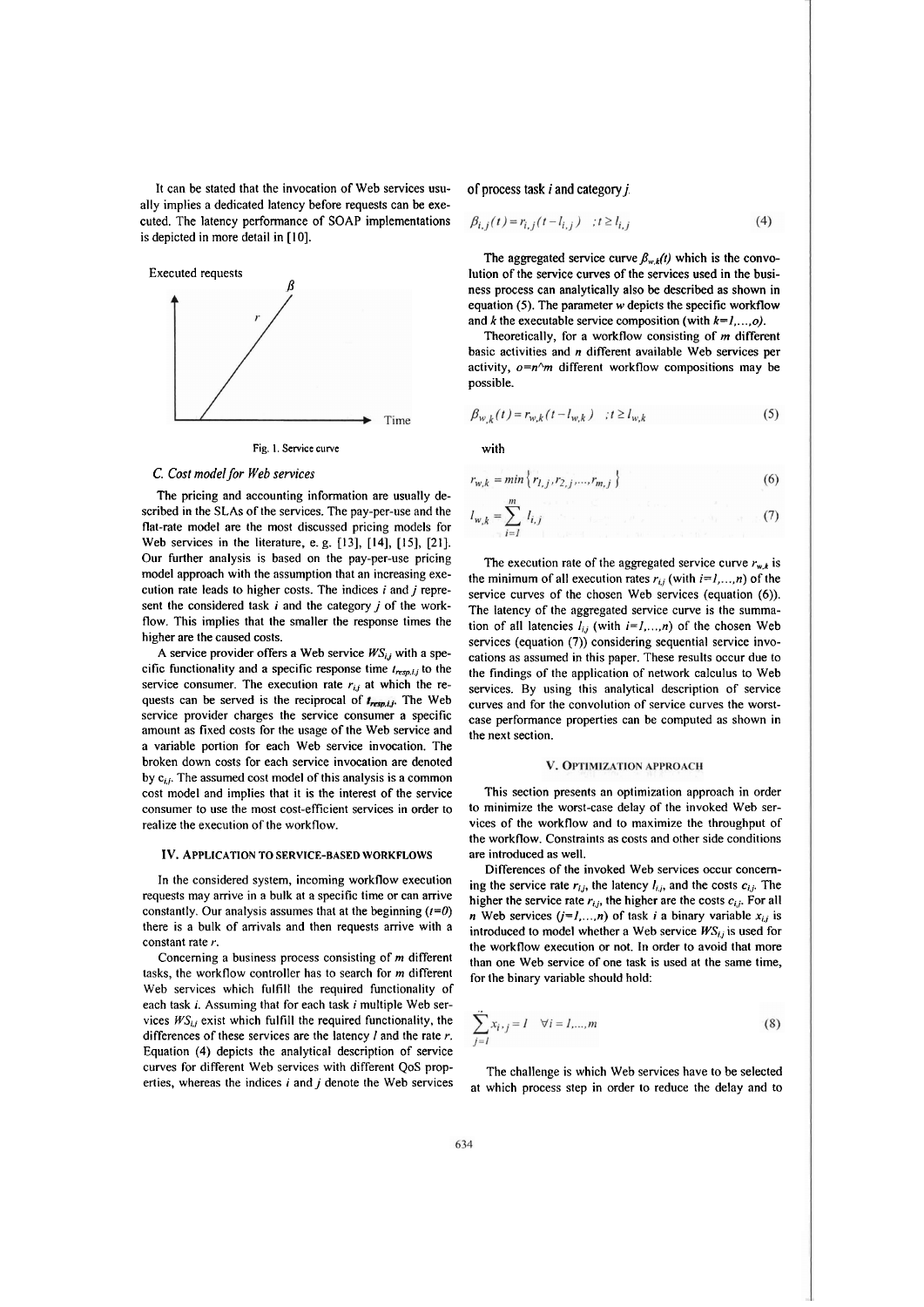maximize the throughput.

# **A.** Throughput maximization

The characteristic of the convolution of several service curves  $\beta_{i,j}(t)$  is that the resulting service curve  $\beta_{w,k}(t)$  has the slope of the service curve with the smallest slope as shown in equation (6). This implies that the maximum achievable execution rate  $r_{w,max}$  of the workflow is the minimum of all b maximum execution rates  $r_{ij}$  of the available Web services per process step. An upper bound for the maximum achievable throughput in the considered workflow is described by equation (9).

$$
r_{w,max} = Min\{Max\{r_{i,j}\}\}\tag{9}
$$

It is not necessary to invoke the Web service with the highest execution rate  $r_{i,j}$  per process step in order to achieve a maximum throughput of the entire workflow, because the overall throughput is bounded by the process step with the weakest throughput. Thus, the workflow controller is able to reduce his costs by rejecting the invocation of Web services with execution rates  $r_{i,j}$  higher than the highest achievable execution rate  $r_{w,max}$ .

Assuming the workflow controller has a fixed budget, denoted by  $C_{max}$ , a service composition with a maximum throughput can be computed by solving the optimization problem with the objective function (10) and the constraint  $(11)$ .

$$
Max F(\vec{x}) = \frac{mn}{i} \left( \sum_{j=1}^{n} r_{i,j} x_{i,j} \right)
$$
 (10)

$$
\sum_{i=1}^{m} \sum_{j=1}^{n} c_{i,j} x_{i,j} \le C_{max}
$$
 (11)

The aim of ihe workflow controller is to maximize the throughput of the entire workflow constrained by a fix budget  $C_{\textit{max}}$ .

### **B. Delay analysis**

The delay of an execution request specifies the elapsed time between the arrival of an execution requests and the point of time at which the request is processed. The worstcase delay for a given workflow and as specific arrival behavior as shown in Fig. 2 can be easily computed by equation (12) and (13) which is derived from equation (5). In equation (12) and (13),  $b$  determines the number of execution requests at **r=O** of the corresponding arrival curve.

$$
d_{w,k} = \inf \{ \tau : \beta(\tau) \ge b \}
$$
\n
$$
d_{w,k} = l_{w,k} + \frac{b}{\beta(\tau)} \tag{12}
$$

with 
$$
r_w \ge r_a
$$

 $r_{w,k}$ 



Fig. 2. Delay bound

In order to compute the worst-case delay  $d_{w,k}$  of the considered workflow it has to be ensured that the workflow execution rate  $r_{w,k}$  is higher than the rate at which the requests arrive  $r_a$ . If this requirement is not met, the workflow controller will not be able to serve all incoming execution requests, because more execution requests arrive than the composed workflow is able to serve.

With this computation it is possible to compute the worst-case delay for each possible composition of the services to a workflow.

# **C.** Worst-case delay minimization

When determining the execution plan, one objective of the workflow controller should be to minimize the worstcase delay of the entire workflow. The workflow controller has to select a feasible composition of services to a workflow that minimizes the overall worst-case delay. Thus, equation (14) describes the objective function of this optimization problem.

$$
Min F(k) = l_{w,k} + \frac{b}{r_{w,k}}
$$
\n(14)

This objective function is not enough to describe this problem, because without a constraint the workflow controller would always choose the services with the highest execution rates  $r_{ij}$ . This implies that he would choose the most expensive Web Services and is faced with the highest costs. Thus, an important constraint in this optimization model is that the overall costs of the workflow execution are constrained by a certain boundary C<sub>max</sub> as shown in equation (11), in order to realize a cost-efficient Web service composition.

This optimization approach facilitates that the workflow controller is able to minimize his worst-case delay under the assumption of a fixed budget.

### D. Cost minimization

Another optimization problem occurs if the workflow controller has to execute a specific amount of workflow executions **e** until a fixed deadline **I,** as depicted in Fig. 3. The selection of Web services has to be done in order to execute all requests at minimal costs.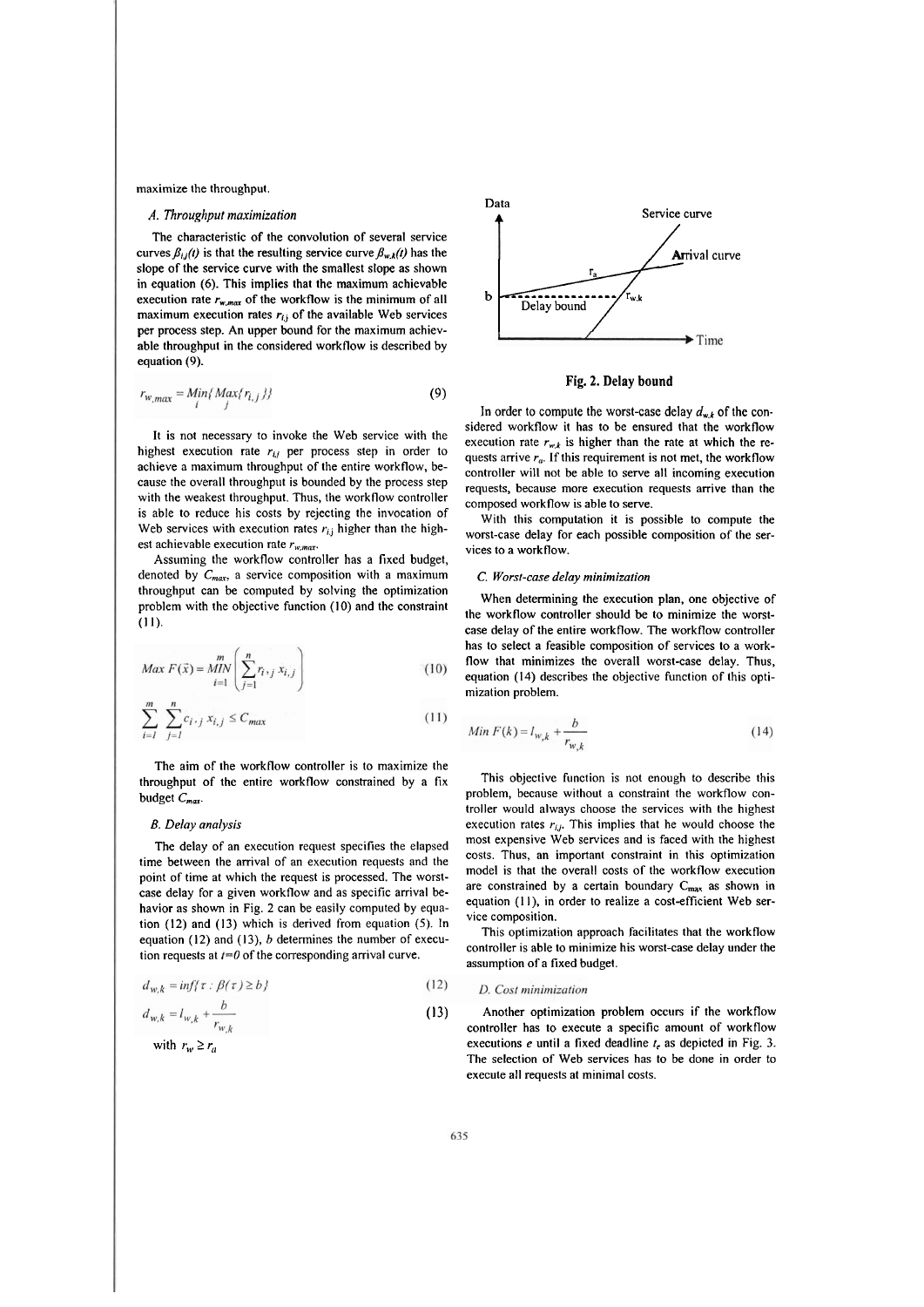Executed requests



The optimization problem can be formulated by the main objective function shown in equation (15) and the constraints depicted in equation (16). The main objective has to be to reduce the costs as much as possible with the constraint that the composed workflow is able to serve all incoming requests e until the time  $t_e$ .

Min 
$$
F(\vec{x}) = \sum_{i=1}^{m} \sum_{j=1}^{n} c_{i,j} x_{i,j}
$$
 (15)

The constraint in this case is as follows:

$$
\beta_{w,k}(t_e) \ge e \tag{16}
$$

In the case that there exists more than one possible solution for this optimization problem the workflow controller may choose this composition which minimizes the overall worst-case delay and maximizes the overall throughput.

With the optimization approaches mentioned in this paper, the workflow controller is able to optimize the worstcase behavior of his composed workflow in advance and is able to avoid performance degradation before they occur.

### **VI. RECOMMENDATIONS**

In the previous section optimization approaches concerning delay, throughput and cost are described. These optimization approaches facilitates that the orchestrator is able to optimize the worst-case behavior of the workflow execution before the workflow execution Starts, i. e., it has to invoke those Web services that meet the requirements of the optimization model.

Concerning throughput maximization, the throughput of the composed workflow that can be achieved is bounded by the lowest execution rate of the invoked services in the entire workflow. **A** purely throughput optimization approach would be to determine the maximum achievable execution rate and to invoke only those Web services for the other tasks that have a higher or the Same execution rate and that minimize the overall costs.

A reasonable procedure conceming delay minimization would be to estimate a maximum acceptable delay for the service consumer and to minimize the costs by invoking those Web services that guarantee this worst-case behavior.

Conceming business processes, ihe described optimization approaches fit to business processes with a sequential execotion of tasks. Workflows with a high repetition rate and a high business value, e.g. claims handling, loan handling, and accounting, require a continuous workflow control. The proposed optimization approaches Support the workflow orchestrator to optimize the worst-case behavior of business processes in order to meet customer requirements.

# **VII. CONCLUSION**

In this paper we propose several optimization approaches for Web service workflows in order to maximize the throughput and to minimize the delay in a worst-case consideration. This work applies results from network calculus to Web service workflows and extents previous results with the analytical description of the performance behavior of Web service workflows. The optimization approaches show how the delay and the throughput of a workflow execution can be optimized. The workflow controller is able to optimize his execution plan in advance and to invoke only those Web services which fulfill the worst-case requirements.

Our further research aims at extending our approach with heuristics and enhancements of the proposed optimization model.

# **VIII. ACKNOWLEDCMENTS**

This work is supported in part by the E-Finance Lab e.V., Frankfurt am Main, Germany (http://www.efinancelab.com).

# **IX. REFERENCES**

- [1] W. M. P. v. d. Aalst, K. M. v. Hee, Workflow Management: Mod*els. Merhods, uridSysrems,* MIT press, Cambridge MA: 2002.
- V. A. F. Almeida and D. A. Menasce, "Capacity Planning: An Es- $[2]$ sential Tool for Managing Web Services," IT Professional, vol. 4, no.4.2002, pp. **33-38.**
- G. Alonso, F. Casati, H. Kuno, and V. Machiraju, *Web Services*.  $\lceil 3 \rceil$ *Conceprs. Arclrirectr~res andApp1icurion.s.* Springer, Berlin: 2004.
- R. Berbner, T. Grollius, N. Repp, O. Heckmann, E. Ortner, R.<br>Steinmetz, "An approach for the Management of Service-oriented  $[4]$ Archiiecture (SoA) based Application Systems." in *Enterprise Modelling and Information Systems Architectures (EMISA 2005)*, 2005.
- R. Berbner, 0. Heckmann, and R. Steinmetz, "An Archiieciure for  $[5]$ a OoS driven composition of Web Service based Workflows," in **Proceedings of the Networking and Electronic Commerce Research** *Co~flerence,* ZOOS.
- R. Berbner, M. Spahn, N. Repp. O. Heckmann, R. Steinmetz., "Dy- $[6]$ namic Replanning of Web Service Workflows," in *IEEE Interna iionul ConJererice on Digirul Ecosysrems und Technologies,* 2007.
- **J.-Y.** Le Boudec and P. Thiran: Network Calculus. Number 2050 in  $[7]$ Lechire Notes in Computer Science. Springer-Verlag. Berlin Heidelberg New York (2001).
- $[8]$ G. Canfora, M. D. Penta, R. Esposito. and M. L. Villani. "An approach for QoS-aware service composition based on genetic alsorithms," in *Proceedings of Genetic and Evolutionary Computation Conkrence.* 2005, pp. 1069- 1075.
- J. Cardoso, A. Sheth. J. Miller, J. Amold. K. Kochut. "Modeling  $[9]$ Quality of Service for workflows and web service processes," in *Weh Semantics: Science. Sewicer und Agents on rhe World Wide Weh Jorrrnal.* **1** (2004). pp.28 1-308.